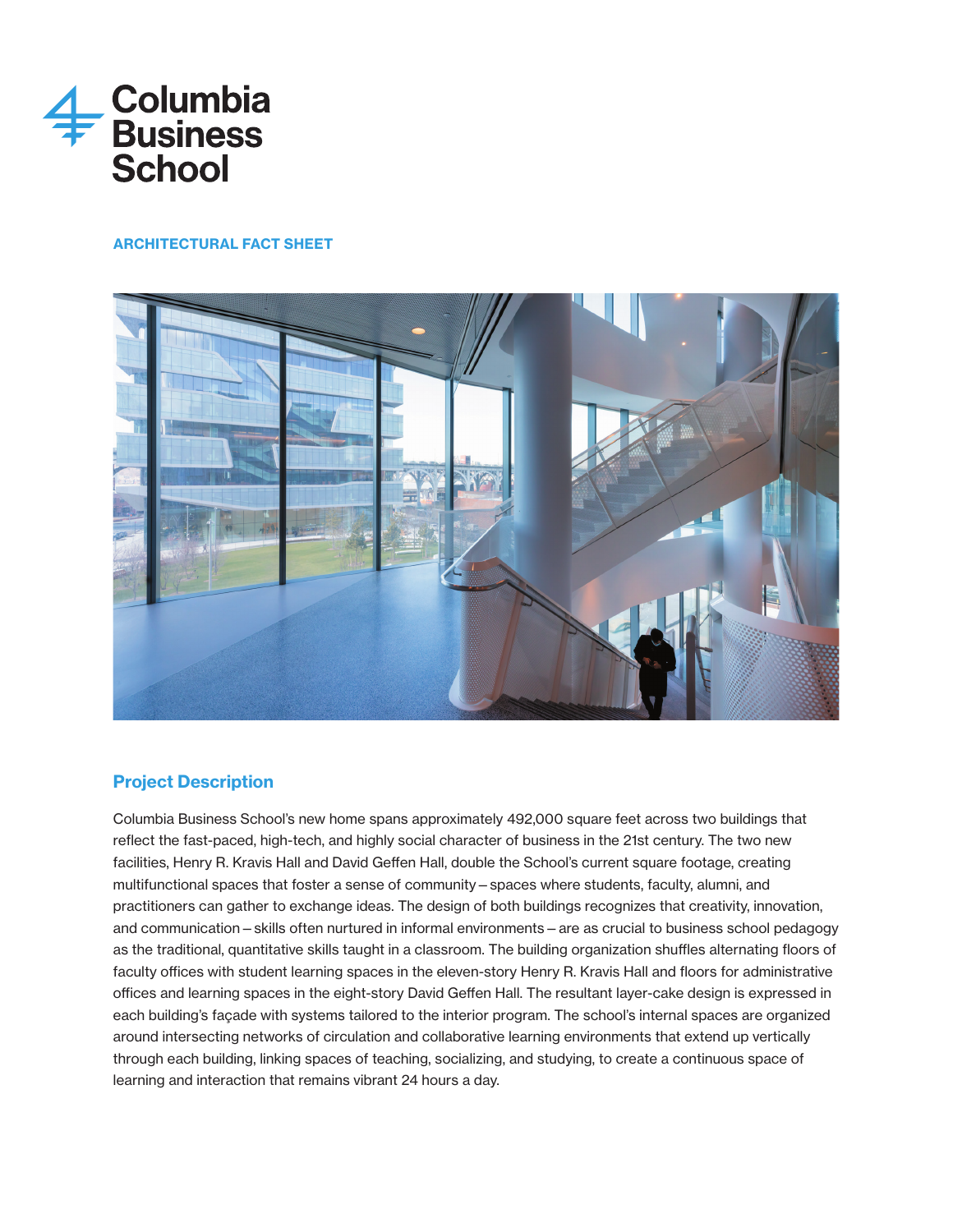Engagement with the city and surrounding West Harlem community is a fundamental aspect of the new Columbia Business School's design. Henry R. Kravis Hall offers 360 degrees of exposure and proximity to the Hudson River. At the same time, David Geffen Hall establishes a strong connection to the urban fabric of the neighborhood and the mid-block pedestrian axis of the Manhattanville master plan. Every classroom provides a view of the city and landscape. The two buildings also welcome in the community, including a new dedicated space on the second floor of David Geffen Hall for the Columbia-Harlem Small Business Development Center that will build on the school's ten-year history of supporting local entrepreneurs. A 40,000 square-foot public park and new retail spaces—including a café featuring local products—also connect Columbia Business School more closely with the surrounding neighborhood.

#### **Location**

Columbia Business School is located on Columbia's Manhattanville campus in West Harlem, nine blocks north of Columbia's historic Morningside Heights campus. The 17-acre campus is also home to the Lenfest Center for the Arts, the Jerome L. Greene Science Center, and The Forum, all designed by Renzo Piano Building Workshop, as well as a public park designed by James Corner Field Operations.

#### Owner I Client

Columbia University

#### **Architects**

Diller Scofidio + Renfro in collaboration with FXCollaborative

#### **Milestones**

- 2010 Columbia University launches international design competition to design a new home for the Columbia Business School on two sites in Manhattanville.
- 2011 Columbia University selects a team led by Diller Scofidio + Renfro.
- 2016 Construction begins onsite.
- 2019 The structures of both buildings are completed, topping out at their full height.
- 2022 Construction is completed. Henry R. Kravis Hall and David Geffen Hall are opened to students and faculty.

#### Major Features

The Network: As the connective tissue of the school, the Network links all levels of each building with a generous circulation stair that carves through each building volume, bringing daylight and air into the center of the deep floor plates. The Network links a myriad of intimate lounges, flexible seminar spaces, open-breakout, tiered seating, carrels, and informal hang-out spaces into a new type of academic space that touches every floor. The student networks in each building face each other across The Square, promoting interaction and serendipitous exchange between all members of the Columbia Business School community.

Ground Floors: The ground floors of each building provide a porous connection to the surrounding city streets and the broader Manhattanville campus. Each building meets the ground with a social and event space. These event spaces establish a strong visual and programmatic link across the publicly accessible central Square to create one school from two buildings. A café on the ground level of David Geffen Hall and retail space located on the ground floor of Henry R. Kravis Hall at 12th Avenue establish further connections between Columbia Business School and the surrounding neighborhood.

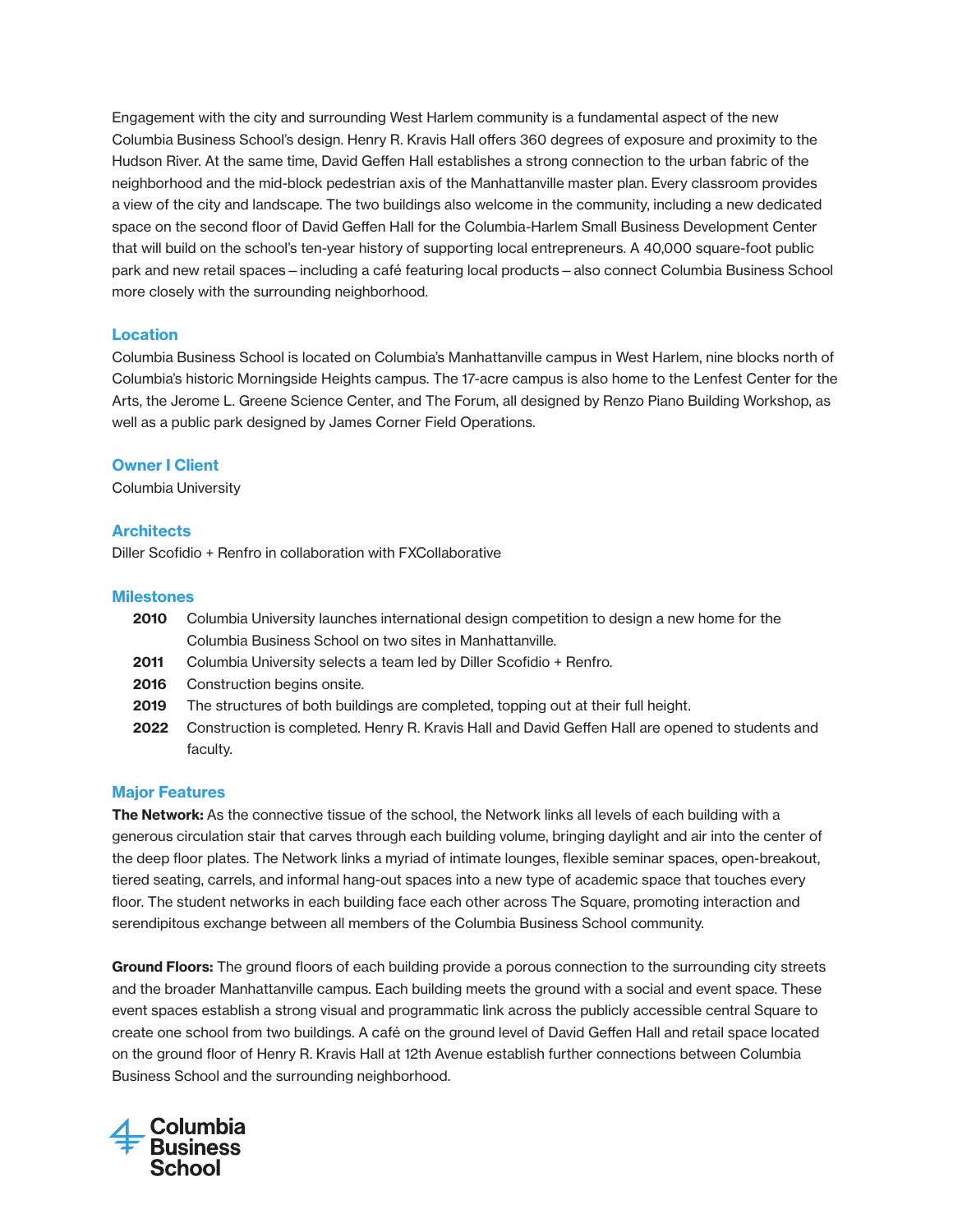Level 1, Samberg Commons at Henry R. Kravis Hall: This urban-scale living room for students, faculty, and staff features tiered, undulating seating made of oak that provides an area for multiple group study, breakout meetings, or a place to enjoy lunch. The tiered seating can accommodate 200 with a direct connection to a dining space on Level 2 with an additional capacity of 199.

Level 1, Cooperman Commons in David Geffen Hall: This auditorium space can accommodate 274 and acts as a day-to-day gathering space for student orientations and faculty meetings.

Level 2, Columbia-Harlem Small Business Development Center in David Geffen Hall: The space provides support resources and services to local businesses and entrepreneurs.

Level 3, Multi-Function Room in David Geffen Hall: This ample enclosed space is sub-divisible into two smaller rooms for functions of different sizes. An adjacent pre-function space serves as a lobby anteroom that can also be used independently. These spaces act as a conference center with the capability to quickly transform to suit different layouts.

Level 4, Student Social Lounge in Henry R. Kravis Hall: The lounge includes a screening room, game room, and casual dining spaces where students can relax and unwind.

Level 10, Dining Room in Henry R. Kravis Hall: Lined with walnut wood paneling, this event space can accommodate 238 and provides a panoramic view toward the George Washington Bridge, with access to an outdoor terrace.

**Innovative classrooms:** Classroom floors provide natural daylight and views to New York City with the option to calibrate privacy and daylight control. 25-, 50-, 74-, and 150-seat classrooms provide diverse configuration capabilities for use in break-out, negotiation, or experiential learning scenarios. MBA teaching spaces are distributed evenly between David Geffen Hall and Henry R. Kravis Hall. David Geffen Hall also houses the Executive MBA (EMBA) program, and the top floor of Henry R. Kravis Hall houses the Executive Education program.

Quiet Study Rooms: These spaces for serene, comfortable, individual study are outfitted with soft furniture seating approximately 100.

Group Study Rooms: Located throughout both buildings on the classroom floors, a series of similarly sized rooms can accommodate groups of six and are equipped with small conference tables, fixed monitors, marker boards, and web conferencing technology. The study rooms line the network stairs of the building cores and are clustered around 74-seat classrooms, serving a dual function as breakout rooms while classes are in session.

### Technical Features

Façade: The building's skin expresses the shuffling of students, faculty, and administrative spaces. Student floors, the Network, and ground floor spaces utilize transparent glass exteriors inset from the edge of the floor plate, while Faculty floors utilize fritted glass. Each building façade features a custom curtainwall system and is regularized based on the geometry of the exterior building form. Geffen Hall's glass envelope is treated with a gradient from opaque to transparent, each panel having a bespoke and carefully calculated frit pattern.